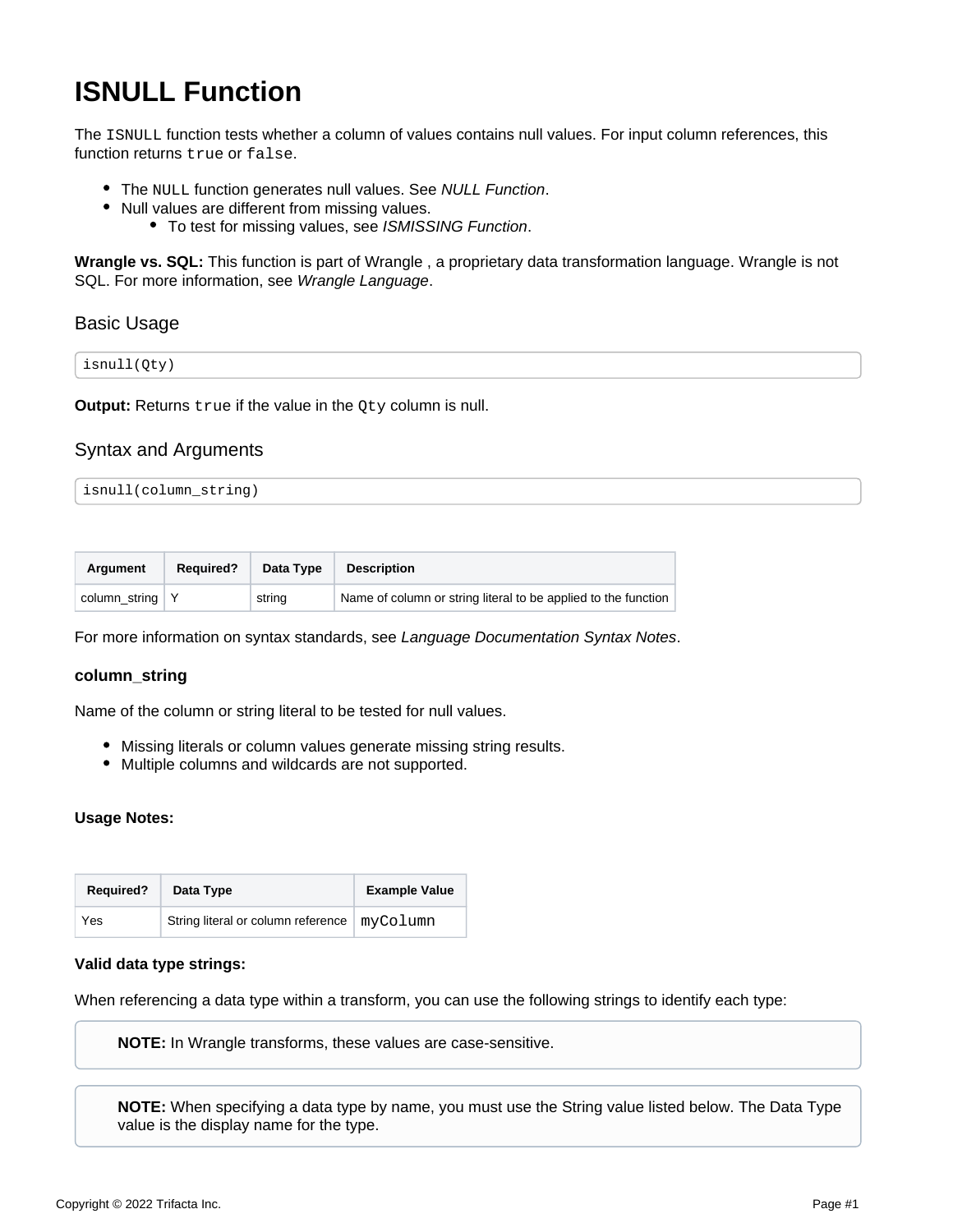| Data Type              | <b>String</b>  |
|------------------------|----------------|
| String                 | 'String'       |
| Integer                | 'Integer'      |
| Decimal                | 'Float'        |
| <b>Boolean</b>         | 'Bool'         |
| Social Security Number | ' SSN '        |
| <b>Phone Number</b>    | 'Phone'        |
| <b>Email Address</b>   | 'Emailaddress' |
| Credit Card            | 'Creditcard'   |
| Gender                 | 'Gender'       |
| Object                 | 'Map'          |
| Array                  | 'Array'        |
| <b>IP Address</b>      | 'Ipaddress'    |
| <b>URL</b>             | 'Url'          |
| <b>HTTP Code</b>       | 'Httpcodes'    |
| Zip Code               | 'Zipcode'      |
| <b>State</b>           | 'State'        |
| Date / Time            | 'Datetime'     |

## Examples

### **Tip:** For additional examples, see [Common Tasks](https://docs.trifacta.com/display/SS/Common+Tasks).

### **Example - Type check functions**

This example illustrates how various type checking functions can be applied to your data.

### **Functions**:

| <b>Item</b>                            | <b>Description</b>                                                                                                                               |
|----------------------------------------|--------------------------------------------------------------------------------------------------------------------------------------------------|
| <b>VALID Function</b>                  | Tests whether a set of values is valid for a specified data type and is not a null value.                                                        |
| <b>ISMISMATCHED</b><br><b>Function</b> | Tests whether a set of values is not valid for a specified data type.                                                                            |
| <b>ISMISSING</b><br><b>Function</b>    | The ISMISSING function tests whether a column of values is missing or null. For input column references, this<br>function returns true or false. |
| <b>ISNULL Function</b>                 | The ISNULL function tests whether a column of values contains null values. For input column references, this<br>function returns time or false.  |
| <b>NULL Function</b>                   | The NULL function generates null values.                                                                                                         |

### **Source:**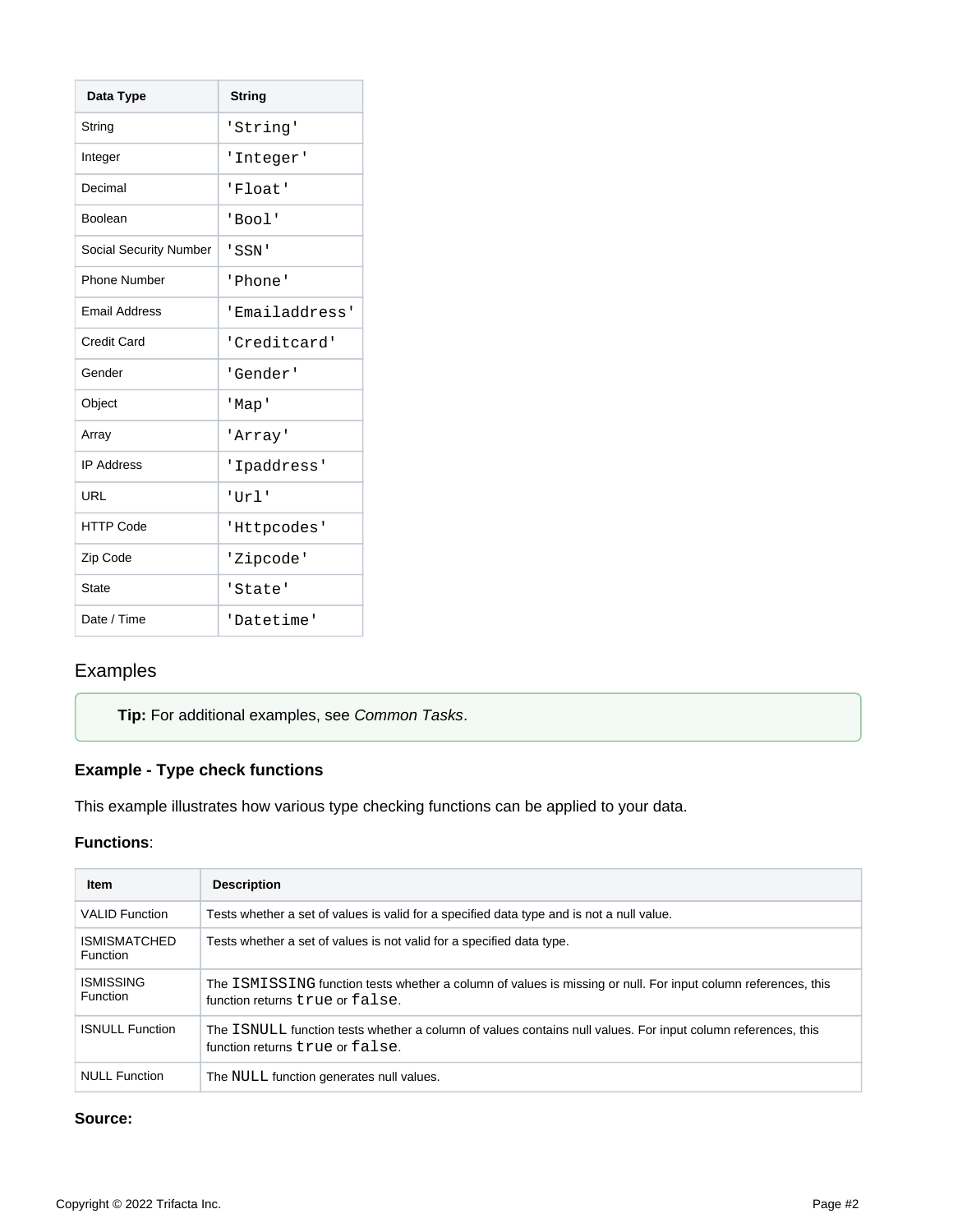| <b>State</b> | Qty   |
|--------------|-------|
| СA           | 10    |
| OR           | $-10$ |
| <b>WA</b>    | 2.5   |
| 77           | 15    |
| חו           |       |
|              |       |

Some source values that should match the State and Integer data types:

### **Transformation:**

**Invalid State values**: You can test for invalid values for State using the following:

| <b>Transformation Name</b> | New formula                   |
|----------------------------|-------------------------------|
| Parameter: Formula<br>type | Single row formula            |
| Parameter: Formula         | ISMISMATCHED (State, 'State') |

The above transform flags rows 4 and 6 as mismatched.

**NOTE:** A missing value is not valid for a type, including String type.

**Invalid Integer values:** You can test for valid matches for Qty using the following:

| <b>Transformation Name</b>    | New formula                             |  |
|-------------------------------|-----------------------------------------|--|
| Parameter: Formula type       | Single row formula                      |  |
| <b>Parameter: Formula</b>     | (ISVALID (Qty, 'Integer') && (Qty > 0)) |  |
| Parameter: New column<br>name | 'valid Oty'                             |  |

The above transform flags as valid all rows where the  $Qty$  column is a valid integer that is greater than zero.

**Missing values:** The following transform tests for the presence of missing values in either column:

| <b>Transformation Name</b>    | New formula                          |
|-------------------------------|--------------------------------------|
| Parameter: Formula type       | Single row formula                   |
| <b>Parameter: Formula</b>     | (ISMISSING(State)<br>ISMISSING(Qty)) |
| Parameter: New column<br>name | 'missing_State_Qty'                  |

After re-organizing the columns using the move transform, the dataset should now look like the following:

**State Qty mismatched\_State valid\_Qty missing\_State\_Qty**